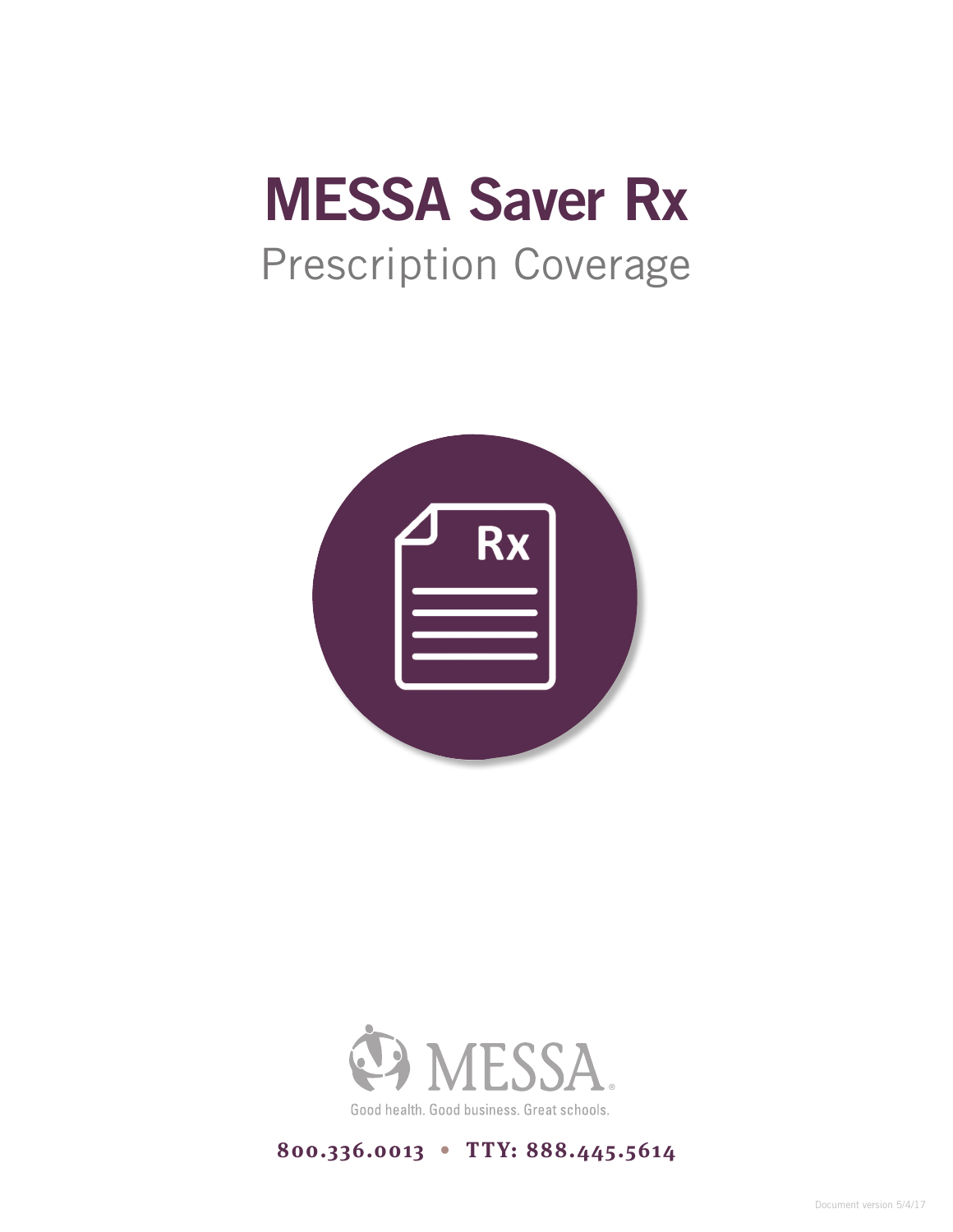| <b>Prescription copayment</b><br>for one-month supply                                                                                  | <b>Prescription Drug</b>                                                                                                                                                                                                                                                                                           |
|----------------------------------------------------------------------------------------------------------------------------------------|--------------------------------------------------------------------------------------------------------------------------------------------------------------------------------------------------------------------------------------------------------------------------------------------------------------------|
| No cost to you                                                                                                                         | Specific preventive medications mandated by federal law are covered 100 percent with no deductible required.<br>$\bullet$<br>Age and gender limits apply.                                                                                                                                                          |
| \$2                                                                                                                                    | Specific generic drugs used to treat asthma, diabetes, high blood pressure, high cholesterol and coronary artery disease.<br>$\bullet$                                                                                                                                                                             |
| \$10                                                                                                                                   | All other generic drugs<br>$\bullet$<br>• Specific over-the-counter medications with a written prescription for the treatment of seasonal allergies and<br>heartburn. Cannot combine with a coupon or other manufacturer offer.                                                                                    |
| \$20                                                                                                                                   | • Specific brand-name maintenance drugs used to treat asthma and diabetes for which there is no generic or<br>therapeutic equivalent.                                                                                                                                                                              |
| \$40                                                                                                                                   | All other brand-name drugs, including single-source drugs where no generic is available<br>٠<br>• You will be responsible for the cost difference between the BCBSM approved amount and the actual retail cost of the<br>drug when you insist on a brand name but a generic is available and medically appropriate |
| For specific drugs under each category, go to messa.org or call the MESSA Member Service Center at 800.336.0013 or<br>TTY 888.445.5614 |                                                                                                                                                                                                                                                                                                                    |

## **Prescription copayment**

You are responsible for the prescription copayments for each covered drug or refill as listed in the chart above until your out-of-pocket maximum is reached. Prescriptions must be FDA-approved and covered by your plan.

# **Out-of-pocket maximum**

Once you have met your annual out-of-pocket maximum, no more prescription copayments will be required for the remainder of the calendar year. For specific information on your out-of-pocket maximum, register or log in to your member account on **messa.org** and link to your medical plan highlights page. You may also call the MESSA Member Service Center at 800.336.0013 or TTY 888.445.5614.

The following do not apply to your annual out-of-pocket maximum:

- The cost difference between the approved amount and the actual retail cost of the drug when you insist on a brand name but a generic is available
- Covered drugs obtained from an out-of-network pharmacy
- Amounts that exceed our approved amount for covered drugs or out-of-network retail sanction amounts
- Payment for non-covered drugs

# **Free preventive prescriptions**

The following preventive prescriptions are covered at no cost to you, subject to age and gender requirements. All medications require a prescription from your doctor, including over-the-counter medications.

- Aspirin
- Breast cancer prevention
- Colonoscopy-related medications
- Contraceptives for women
- Fluoride preparations
- Folic acid
- Smoking cessation
- Vitamin D

For the specific drugs included in each category, go to **messa.org** or call the MESSA Member Service Center at 800.336.0013 or TTY 888.445.5614.

# **Where can I get my medications from?**

Your MESSA Saver Rx benefits are underwritten by BCBSM and claims are paid based on the network status of the pharmacy involved.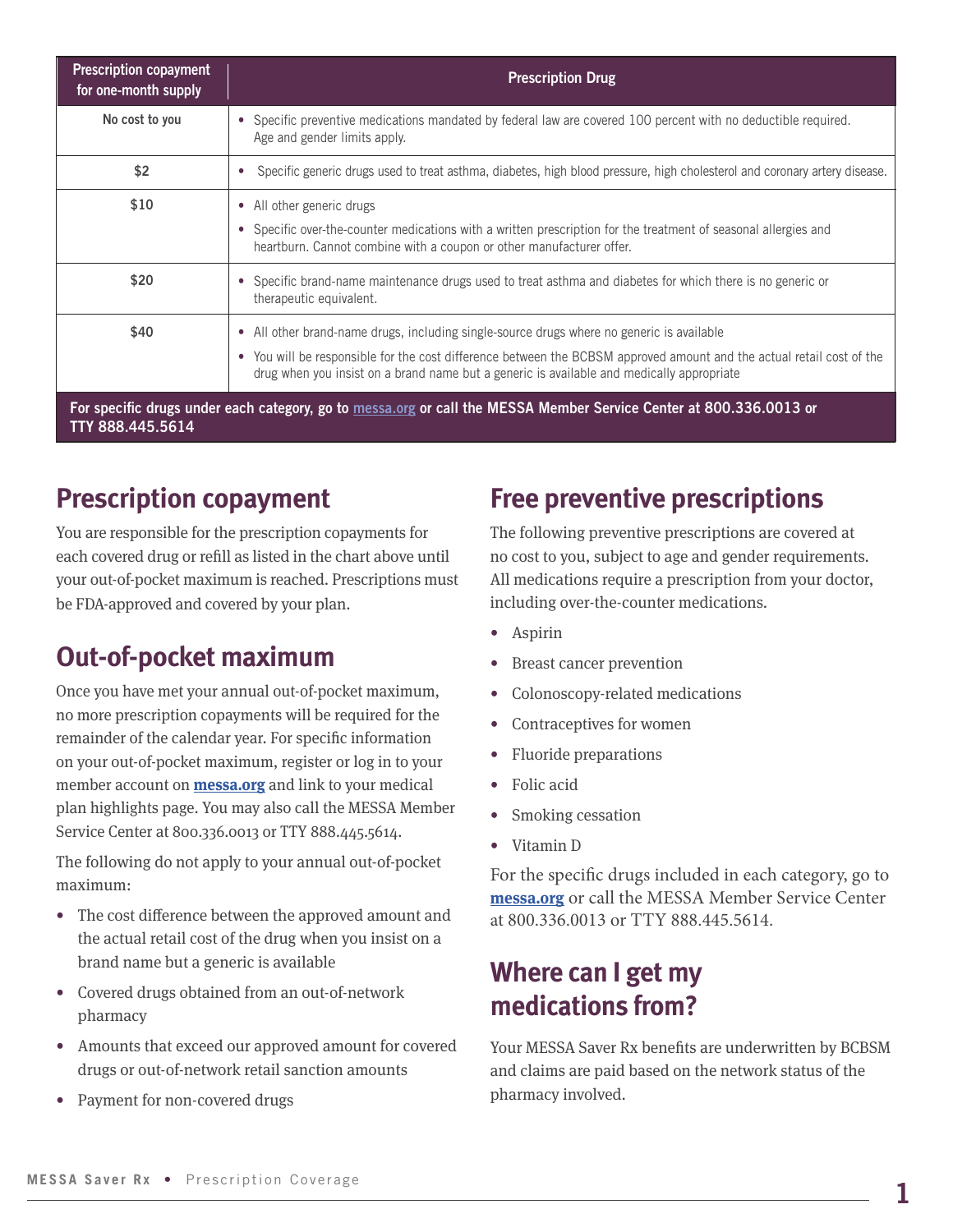#### *In-network retail pharmacy*

When an in-network retail pharmacy fills a prescription for a covered drug, we will pay the approved amount for the drug after deducting your copayment.

You can obtain up to a 34-day supply of medication or an 84- to 90-day supply of medication from an in-network retail network pharmacy.

- One copayment for up to a 34-day supply
- Two copayments for an 84- to 90-day supply
	- Up to a 90-day supply of insulin may be obtained for the same copayment as a 34-day supply from any in network provider.

Specialty medications may be handled separately.

If you have the mandatory mail rider, no coverage is available for an 84- to 90-day supply of medication from a retail network pharmacy.

#### *Out-of-network retail pharmacy*

When an out-of-network pharmacy fills a prescription for a covered drug, you will not have access to discounted pricing and must pay the full cost of the drug. To be reimbursed, you must submit a claim form and proof of payment to MESSA within two years of the date of service.

MESSA will reimburse you 75 percent (100 percent for emergency pharmacy services) of the approved amount for the drug, minus your applicable prescription copayment. This amount will not apply to your annual out-of-pocket maximum.

#### *Voluntary home delivery*

Ordering your medications through the Express Scripts Pharmacy may be a convenient option for you. The overall cost of medications from Express Scripts home delivery is less than retail, which helps lower costs for you and your health plan. You can obtain up to a 90-day supply of your medication and have 24/7 access to a pharmacist from the privacy of your home.

#### *MESSA Saver Rx with the mandatory mail rider*

If you have MESSA Saver Rx with the mandatory mail rider, you must obtain all long-term medications through the Express Scripts Pharmacy, our home delivery service.

Your applicable prescription copayments apply.

You cannot obtain a 90-day prescription of any medication

from a retail pharmacy. MESSA will only cover up to three one-month fills of your medication at a retail pharmacy. Beginning with the fourth fill, you will pay the full cost of the prescription and that cost will not count toward your deductible or out-of-pocket maximum.

For a list of long-term maintenance medications requiring home delivery, **click here** or log in to your member account at **messa.org** and go to the Benefits tab.

#### To get started with Express Scripts home delivery…

- Go to **messa.org** to register or log in to your member account
- Click on "Rx home delivery" to go to the Express Scripts site
- Once there, you can review your prescriptions and transfer them to Express Scripts home delivery

## **Choose generics whenever possible**

If you obtain a brand-name drug when a generic drug is available, you will be charged your copayment plus the difference between the BCBSM-approved amount and the actual retail cost of the drug. Even with our discounts, this amount may be substantial.

Exception: If your prescribing physician requests and receives authorization for a brand-name drug from BCBSM's Pharmacy Services Department and writes "Dispense as written" or "DAW" on the prescription, you will pay only your copayment.

- Only a physician may contact the Pharmacy Services Department to request an exception.
- Consideration of an exception is based on documentation that you have tried the generic drug and it is not appropriate due to side effects or lack of efficacy.

## **Exclusions and limitations**

#### *We will not pay for the following:*

- Therapeutic devices or appliances including, but not limited to, hypodermic or disposable needles and syringes when not dispensed with insulin or selfadministered chemotherapeutic drugs
- Drugs prescribed for cosmetic purposes
- The charge for any prescription refill in excess of the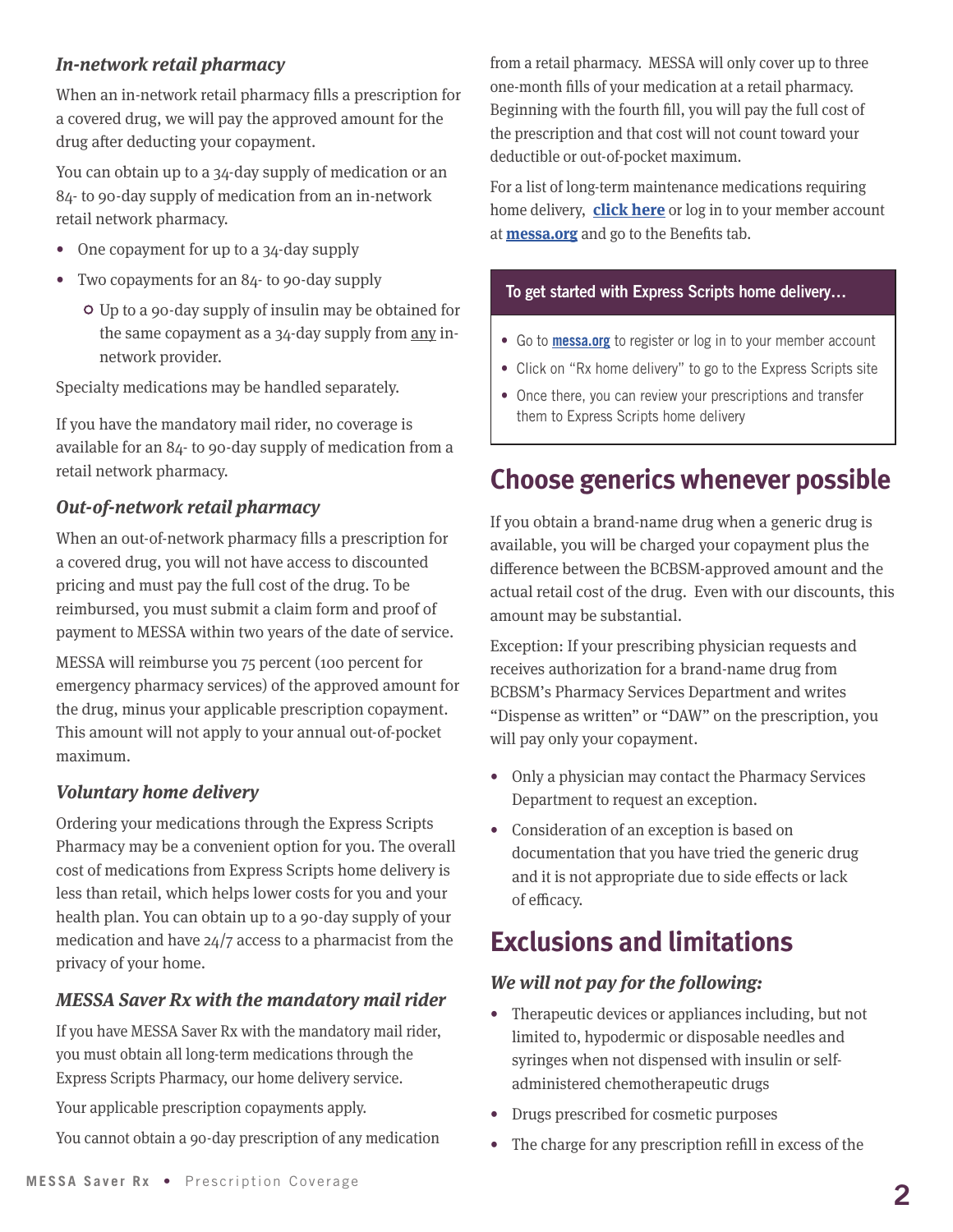number specified by the prescriber

- Any vaccine given solely to resist infectious diseases (except for select immunization vaccines)
- Administration of drugs or insulin, such as injections (except for select immunization vaccines)
- More than a 90-day supply of a covered drug or refill obtained from an in-network mail order provider
- More than 12 doses of an impotence drug in a 34-day period and 36 doses in a 90-day period
- Any drug or service we determine to be experimental or investigational
- Any covered drug entirely consumed at the time and place of the prescription order
- Anything other than covered drugs and services
- Any medication that does not require a prescription, except insulin or select immunization vaccines received in a pharmacy
- Diagnostic agents
- Any drug or device prescribed for "indications" (uses) other than those specifically approved by the Federal Food and Drug Administration, unless mandated by state law

*NOTE: This plan does not limit or preclude the use of antineoplastic or off-label drugs when Michigan law requires that these drugs, and the reasonable cost of their administration, be covered.*

- Drugs that are not labeled "FDA-approved," except for state-controlled drugs and insulin or drugs that MESSA/ BCBSM designate as covered
- Drugs obtained from out-of-network mail order providers
- Covered drugs or services that are covered as a medical benefit in a MESSA/BCBSM plan you have. (We may make exceptions for certain drugs or services covered under both your medical and prescription drug plans.)
- Drugs or services obtained before the effective date of this contract, or after the contract ends
- Refills dispensed one year or more after the date of the prescription
- Implanted contraceptive medications
- Drugs and services for conditions connected with employment with any employer
- Drugs and services provided by a medical clinic or a

similar facility provided or maintained by an employer

- Drugs and services provided by persons who are not legally qualified or licensed to provide them
- Drugs and services for which you legally do not have to pay or for which you would not have been charged if you did not have coverage under this plan
- Compounded drugs that contain any bulk chemical powders that are not approved by MESSA/BCBSM
- Drugs and services which are personal or convenience items
- Claims for covered drugs or services submitted after the applicable time limit for filing claims
- Support garments or other nonmedical items
- Drugs newly approved by the FDA and not yet reviewed for coverage determination by MESSA/BCBSM
- Select chemotherapy specialty pharmaceuticals that are not preauthorized
- Drugs not recommended by MESSA/BCBSM
- Claims for injury or damage due to the manufacturing, compounding, dispensing or use of any prescription drug or injectable insulin whether or not covered under this plan

*NOTE: If a decision is made by MESSA/BCBSM to approve a noncovered drug, you will be required to pay the brand name copayment as required by your plan.*

## **Definitions**

Terms used in this plan have the following meanings:

**Approved Amount** – The lower of the billed charge or the sum of the drug cost plus the dispensing fee (and incentive fee, if applicable) for a covered drug or service. The drug cost, dispensing fee and incentive fee are set according to our contracts with pharmacies. The approved amount is not reduced by rebates or other credits received directly or indirectly from the drug manufacturer. Copayments that may be required of you are subtracted from the approved amount before we make our payment.

**Copayment** – The portion of the approved amount that you must pay for a covered drug or service.

Note: A separate copayment is not required for covered disposable needles and syringes when dispensed at the same time as insulin or chemotherapeutic drugs.